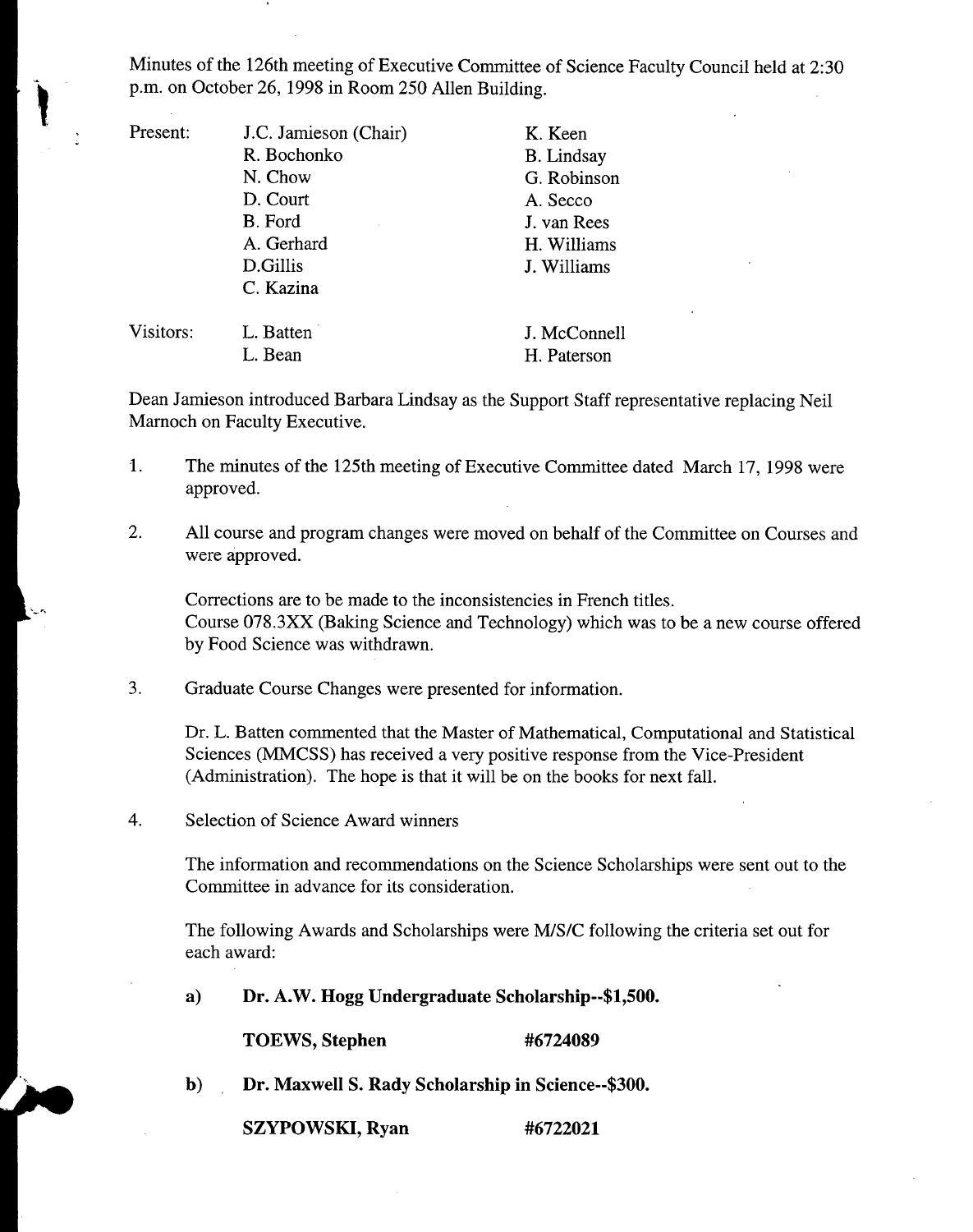| c)  | Dr. Diane Dowling Scholarship--\$500.      |          |  |
|-----|--------------------------------------------|----------|--|
|     | DAO, Vi Vinh Bach                          | #6721006 |  |
| d)  | Rosabelle Searle Leach Scholarship--\$275. |          |  |
|     | <b>Shared equally between:</b>             |          |  |
|     | <b>WIEBE, Mark</b>                         | #6731290 |  |
|     | <b>MAH, Edwin</b>                          | #6732477 |  |
| e). | Benjamin Cohen Scholarship--\$250.         |          |  |
|     | <b>SZYPOWSKI, Ryan</b>                     | #6722021 |  |
| f)  | Isbister Undergraduate Scholarhsip--\$500. |          |  |
|     | <b>Shared equally among</b>                |          |  |
|     | <b>SZYPOWSKI, Ryan</b>                     | #6722021 |  |
|     | DAO, Vi Vinh Bach                          | #6721006 |  |
|     | <b>WIEBE, Mark</b>                         | #6731290 |  |
|     | <b>MAH, Edwin</b>                          | #6732477 |  |
|     | <b>VARMA, Neel</b>                         | #6731290 |  |

**Special Award for Outstanding Performance--\$137.50**   $g)$ 

> **After discussion, Dean Jamieson agreed that a special award be given to Neel Varma (#6731290) in order that the sum for awards administered by the Dean's Office would be equal to that of other students who performed at the same level in the 1997-98 Regular Session.**

 $h)$ **Sony Science Scholarship--\$1,500.** 

**OGG, Mandy #6712041** 

i) **Class of '43 and '68 Reunion--\$400.** 

**WIEBE, Mark #6731290** 

 $\mathbf{j}$ **Women in the Physical Sciences Scholarship 1998** 

| <b>WANG, Song Tao Mea</b> | #6730286 | \$2,000 award |
|---------------------------|----------|---------------|
| <b>DUBUC, Lorisa</b>      | #6732558 | \$1,000 award |

**Renewal for recipients from 97R Top two candidates on renewal list to receive \$2,000 SKYRPNYK, Iryna #6726475 SMITH, Kaleigh #6722771**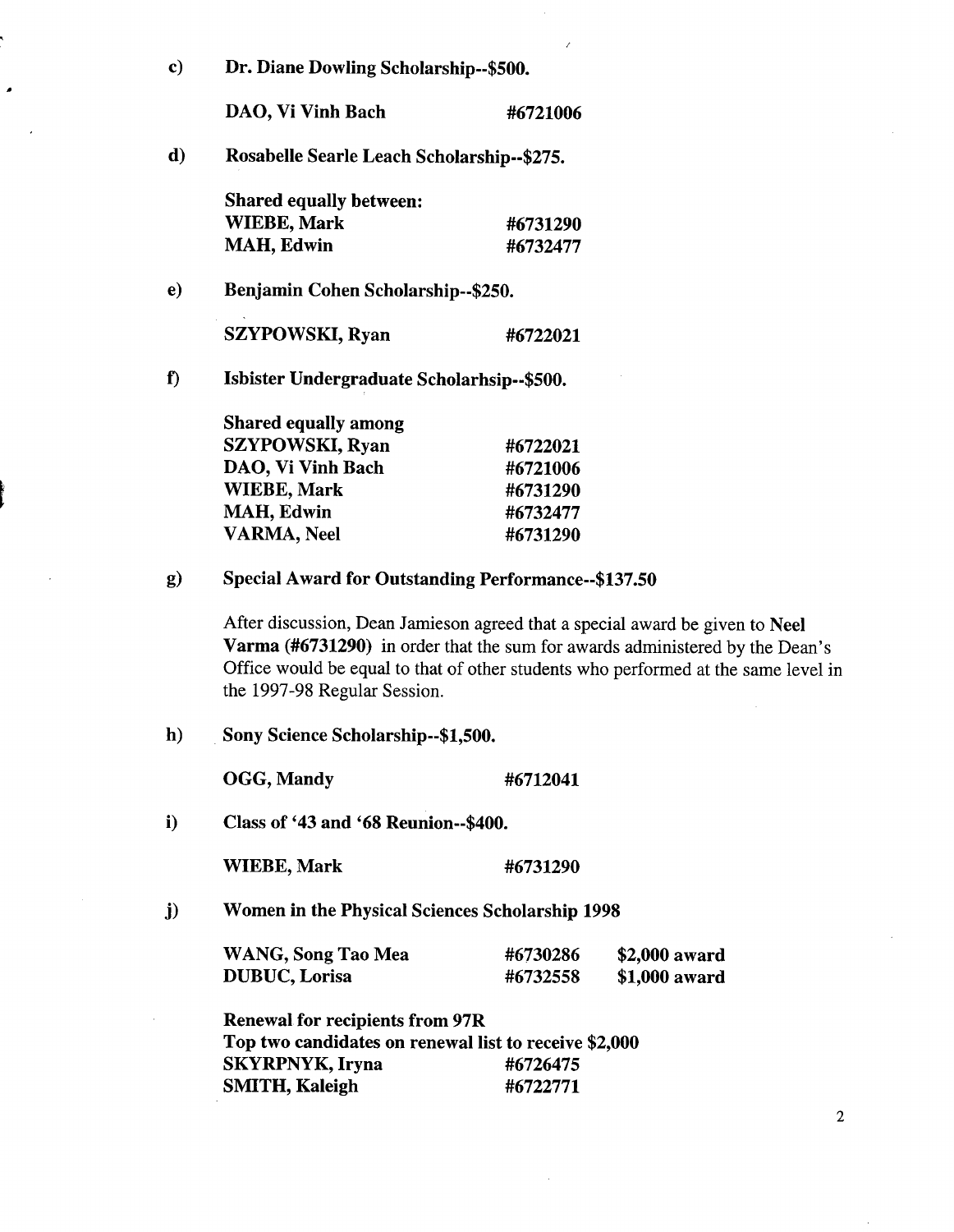## **The following two candidates on renewal list to receive \$1,000 POTTER, Jennifer #6720735 DEACON, Holly #6720714**

Joan McConnell indicated that there are plans to go through all of the awards; removing or changing criteria.

*5.* Dean's Report

Dean Jamieson reported on the following:

- $a)$ three Headship searches this year: Botany, Chemistry, Statistics
- b) tenure applications completed by Faculty; consideration of promotion applications to start
- $c)$ deanship and reappointment committee being set. There are nine dean searches underway at the moment.
- $\mathbf{d}$ Task Force Recommendations:
	- -The Environmental Science Program Review has been started.
		- -The renaming of the Department of Geological Sciences is on hold depending the outcome of the ESP Review.

-Mathematics and Applied Mathematics have been amalgamated. -There will be a meeting of the Biology Department members regarding amalgamation of the Biology Departments with a proposal of a different model. -We are to strive to promote transparency on how we budget. This will be a topic for discussion at Faculty Council.

- The current budget exercise requires us to project for a *5%* cut.  $e)$
- $f$ The support staff held a retreat in August and would like to establish a formal body to interact with the Dean and Faculty Council. Dean Jamieson is in support of this.

Prof. Keen wondered why, with an enrolment increase, we are being asked to project a *5%*  budget cut.

Dr. Chow asked whether the ESP was an internal review. Dean Jamieson responded that at present it was; the committee will produce a report and the intention is to ask for two external reviewers.

6. Research Priorities

Dean Williams reported that the Graduate Studies awards committee is recommending that the amount of money available for Ph.Ds be substantially increased to \$16,000; Masters to \$10,000. It is a zero sum game and Dean Williams is interested in hearing from Faculty Executive regarding this. There would be less students receiving these awards. In response to a question as to how many students would be cut out, Dean Williams indicated that no statistics have been given. He will try to send the information out as soon as possible. He indicated that we are losing the very best students because we do not top up awards.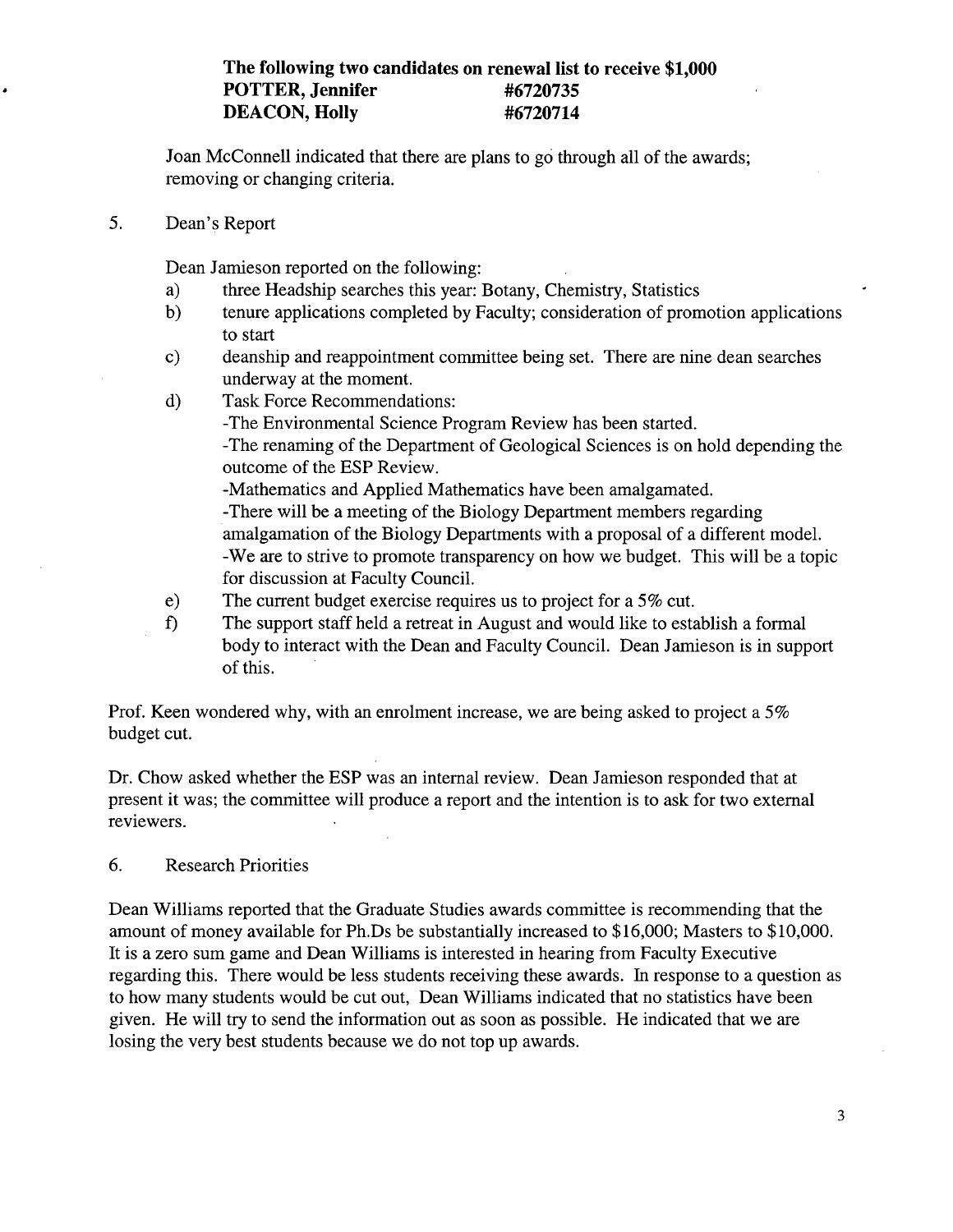Dean Williams reported that a committee has been established to look at Research Prioritization in the Faculty of Science with the hope of a report mid January. if you are interested you should talk with your representative and provide input. Dean Williams indicating that we are trying to create a research plan in Science and incorporate it into the University research plan.

Dean Jamieson stated that he was on a Sub-Cte of University Research Committee of Senate to look at research strategies. This was driven by the CFI competition.

7. Other business.

Dean Jamieson indicated that the promotion material recently produced has had a very positive response. He thanked everyone responsible for putting it together.